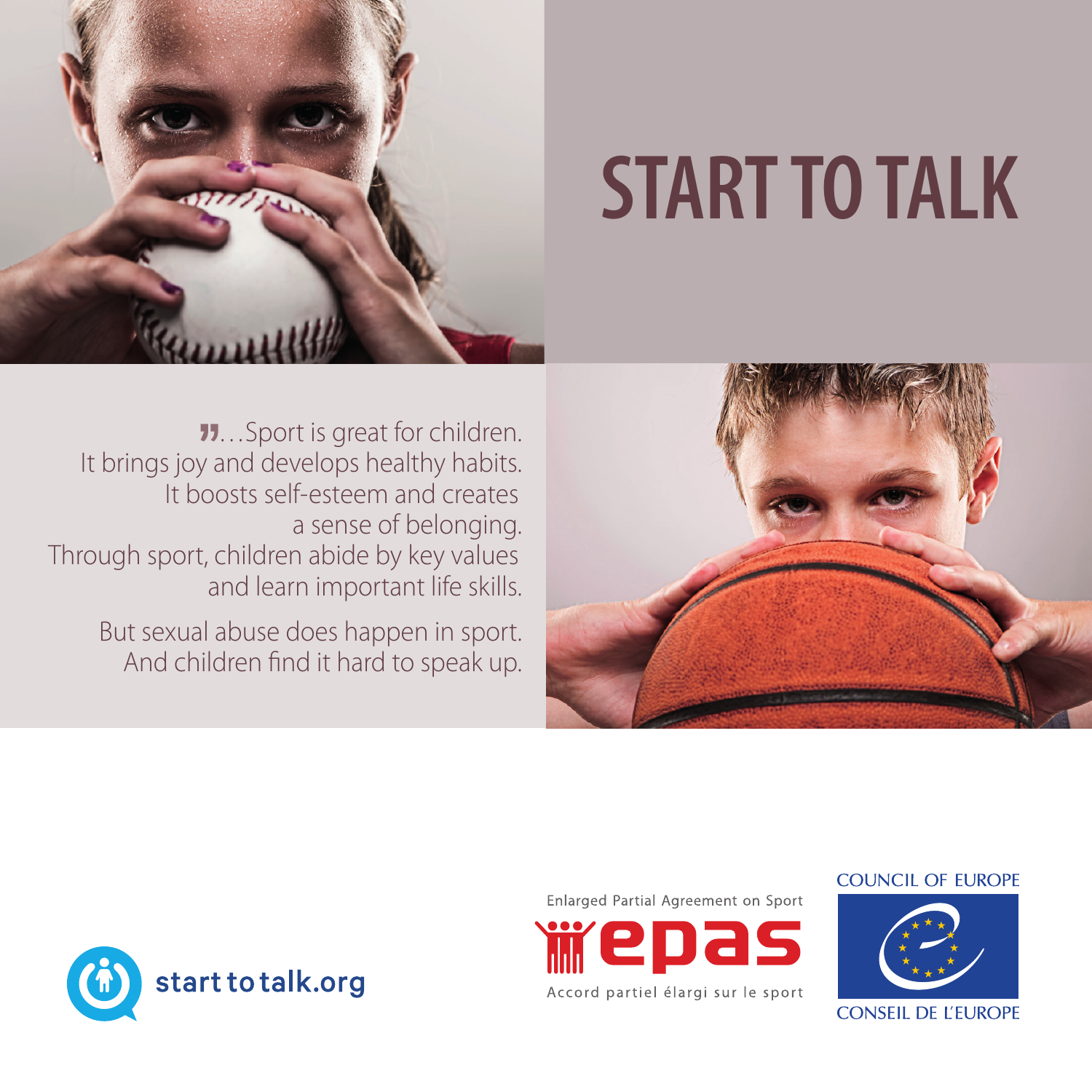

#### **What is starttotalk.org?**

■"Start to talk" is a Council of Europe call for action to public authorities and the sport movement to stop child sexual abuse. By joining this call, governments, sport clubs, associations and federations, as well as athletes and coaches, pledge to take concrete measures to prevent and respond to abuse.

#### **What are the specific risk factors in sport?**

- ► There is a higher tolerance level for physical violence and injuries.
- ► Authoritarian leadership can lead to unequal power relationships between coaches and athletes.
- $\blacktriangleright$  Scandal avoidance means that incidents are silenced.
- ► Despite some progress, sport still has a male-dominated gender ratio.
- ► Physical contact is often required.
- ► It has reward structures.
- ► Inappropriate sexual behaviour is often tolerated, discrimination and gender inequality accepted.
- ► High potential risk situations: changing rooms, showers, carpooling, overnight stays.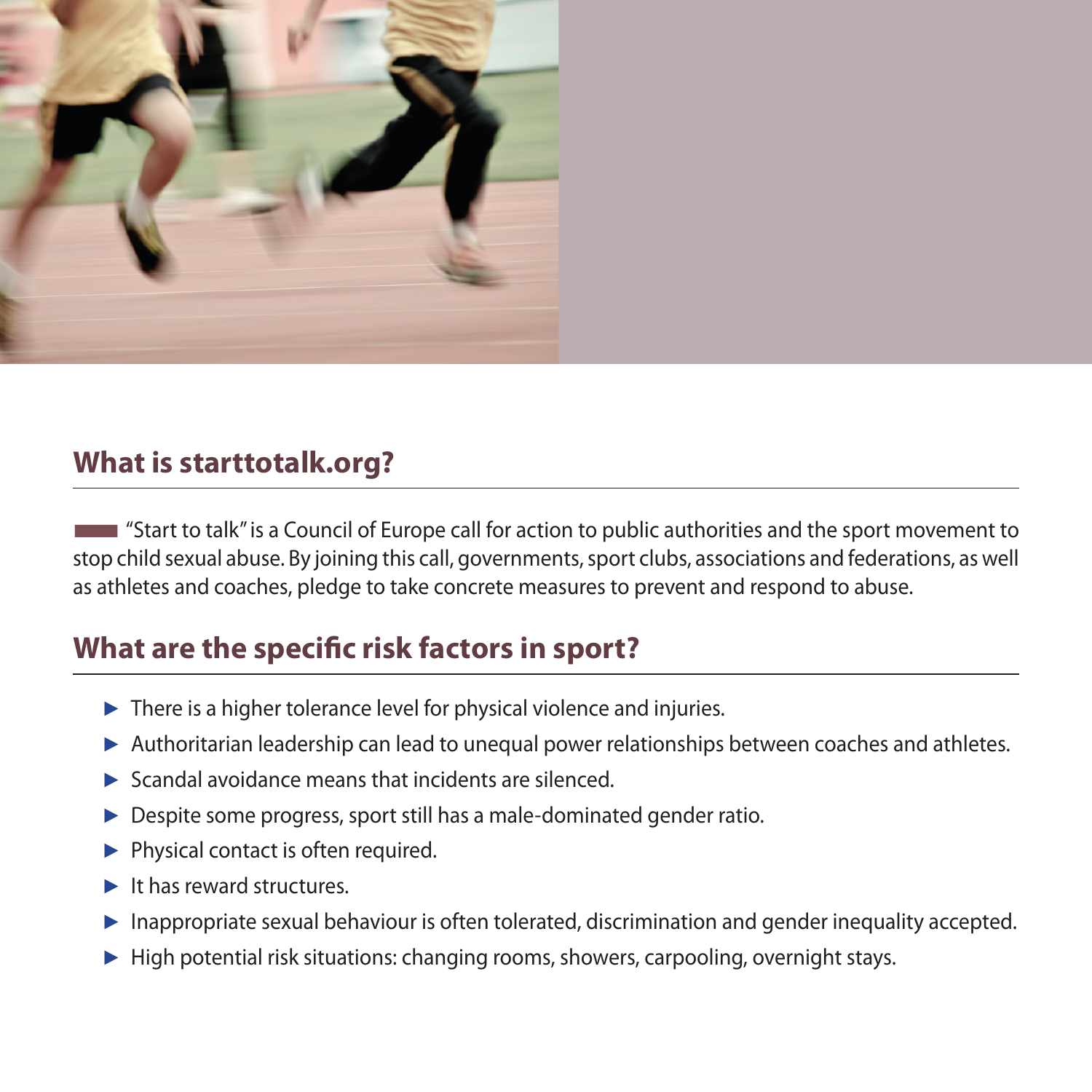### **Why is it hard for children to talk about abuse?**

There are many reasons why child victims of abuse do not speak up. About one third of abused children never tell anyone because they:

- $\triangleright$  are afraid of not being believed or of consequences (such as reprisals or possible impact on family, their sport career, their reputation);
- $\blacktriangleright$  feel shame and guilt;
- $\triangleright$  are confused: some children believe they are in a true "relationship";
- ► do not understand: some children are not able to recognise the abuse (very young children, children with disabilities);
- $\blacktriangleright$  do not know whom to tell:
- ► are athletes, and are therefore supposed to be strong (vulnerability is considered a weakness).

### **How can adults make a difference?**

**EXECUTE:** Governments are expected to improve laws and policies.

The Council of Europe Convention on the Protection of Children against Sexual Exploitation and Sexual Abuse aims at preventing abuse, protecting children and fighting impunity. It contains very detailed measures that, if implemented, can considerably reduce the number of victims.

The convention is currently in force in 42 states across Europe and applies in the field of sport, too.

- **Sport organisations** should adopt strategies and measures to keep children safe. These include:
	- ► promoting a culture of respect and of zero-tolerance towards violence;

 $||\alpha||| |\alpha||||| |\alpha||| |\alpha||| |\alpha||| |\alpha|||$ 

**"Start to talk" is about adults breaking the silence and lending children a voice.**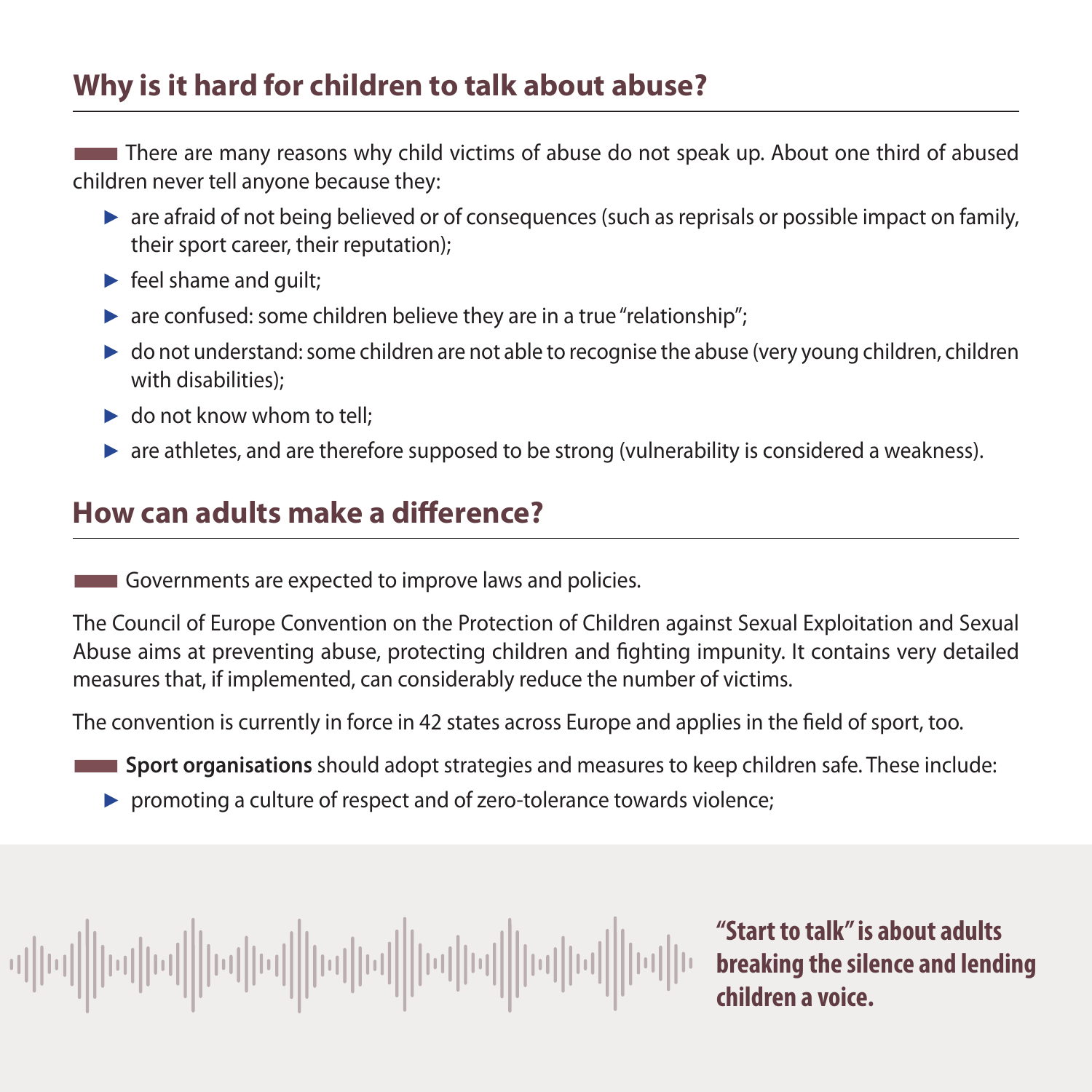

- ► adopting policies to safeguard children;
- ► designating a person for child protection whom everyone knows how to contact;
- ► screening professionals working in contact with children;
- ► training coaches to prevent, detect and report abuse;
- $\blacktriangleright$  developing codes of conduct for adults and children;
- ► raising awareness on risks and how to minimise them;
- ► aiming for high-quality standards for infrastructures.
- ■**Coaches** ought to know how to protect children and detect, prevent and react to abuse. They should:
- ► promote a culture of respect and of zero-tolerance towards violence, leading by example;
- ► attend/request child-protection training;
- ► be aware of applicable legislation and procedures, the conduct expected of them, child-protection services and reporting mechanisms;
- $\blacktriangleright$  make sure children feel that they can talk to them;
- ► always take children seriously and act upon disclosures.
- **Athletes** need to influence the sport environment so that it is safe and empowering. They should:
	- ► adhere to a culture of respect and of zero-tolerance towards violence;
	- $\triangleright$  seek to influence the functioning of sport organisations so that child protection becomes a priority;
	- ► request protection measures and be aware of the conduct expected of them, of child-protection services and reporting mechanisms;
	- ► support awareness-raising efforts and use their experience to shape future action.
- **Parents and quardians** can help protect their child by:
	- ► seeking information about child sexual abuse, to be better acquainted with the risks and how to minimise them;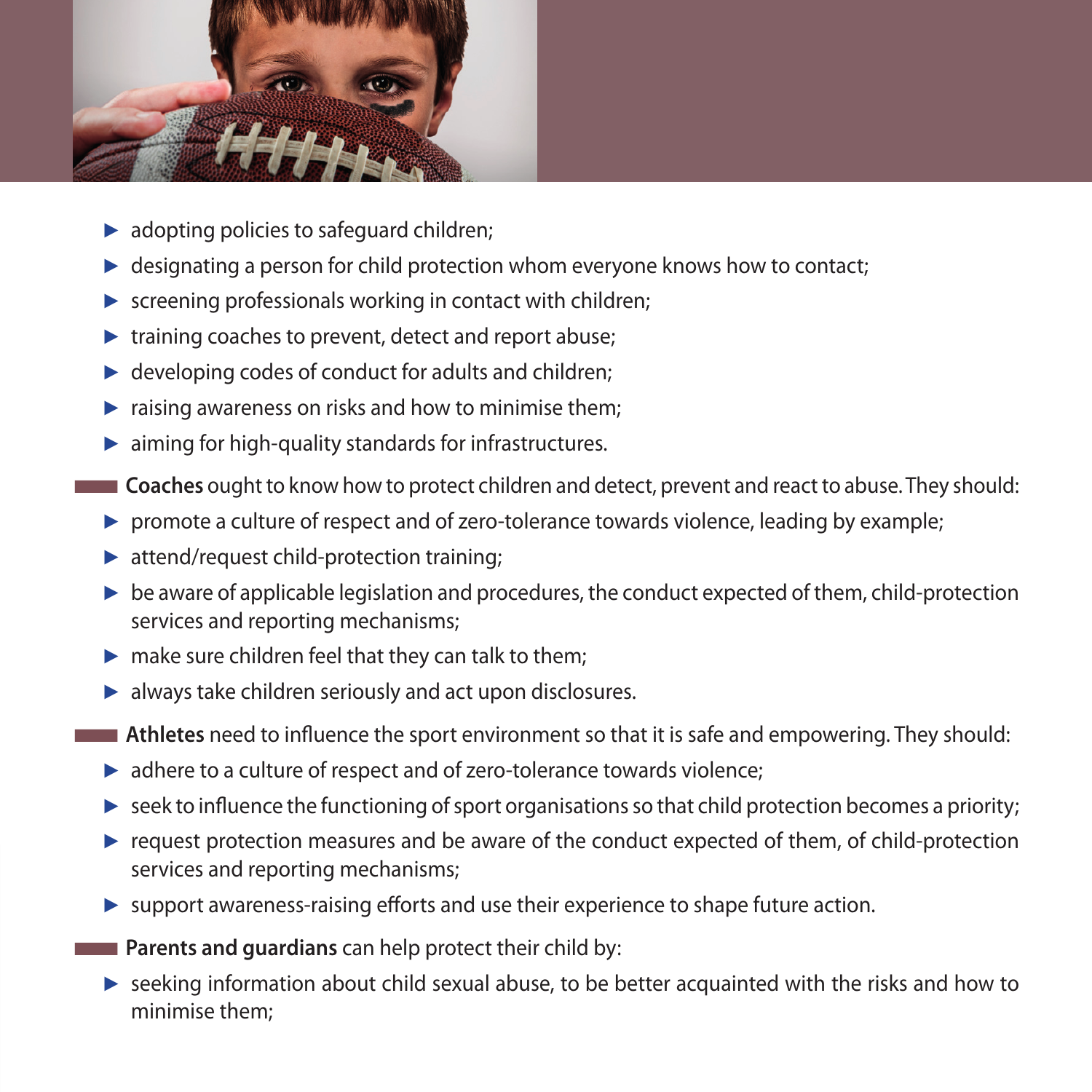- ► making sure that their child knows about boundaries and whom to ask for help if anyone makes them feel uncomfortable or harms them;
- $\blacktriangleright$  talking to their child and making sure she or he will talk to them;
- ► seeking guidance on how to talk to younger children;
- ► asking the sport club or organisation their child belongs to what their policies, strategies and protection measures are;
- ► asking for help and advice when worried or unsure.

## **How can the Council of Europe help?**

**The Council of Europe Convention on the Protection of Children against Sexual Exploitation and** Sexual Abuse details the measures that must be taken by states to prevent and respond to sexual violence, to protect children and to fight impunity. States ratifying the convention commit to implementing those measures.

The implementation of the convention is monitored by the Lanzarote Committee. The findings and recommendations of the committee are extremely useful in assessing and improving the situation at national and international levels.

■To stop child abuse in sport, the Council of Europe, through its children's rights programme and its Enlarged Partial Agreement on Sport (EPAS), offers a platform for co-operation between public authorities, the sport movement, academia, child-protection agencies, the European Union and other international organisations. It also helps to:

- ► improve legislation and policies;
- ► set up strategies and codes of conduct in sport to safeguard children;
- ► train sport professionals (coaches, managers and policy makers);
- ► raise awareness to empower parents and children through targeted resources (TV spots, videos, leaflets, etc.);
- ► disseminate knowledge and expertise by providing access to research and a network of experts.

**The Council of Europe, through EPAS, also facilitates the production of its awareness-raising materials** in a variety of languages.